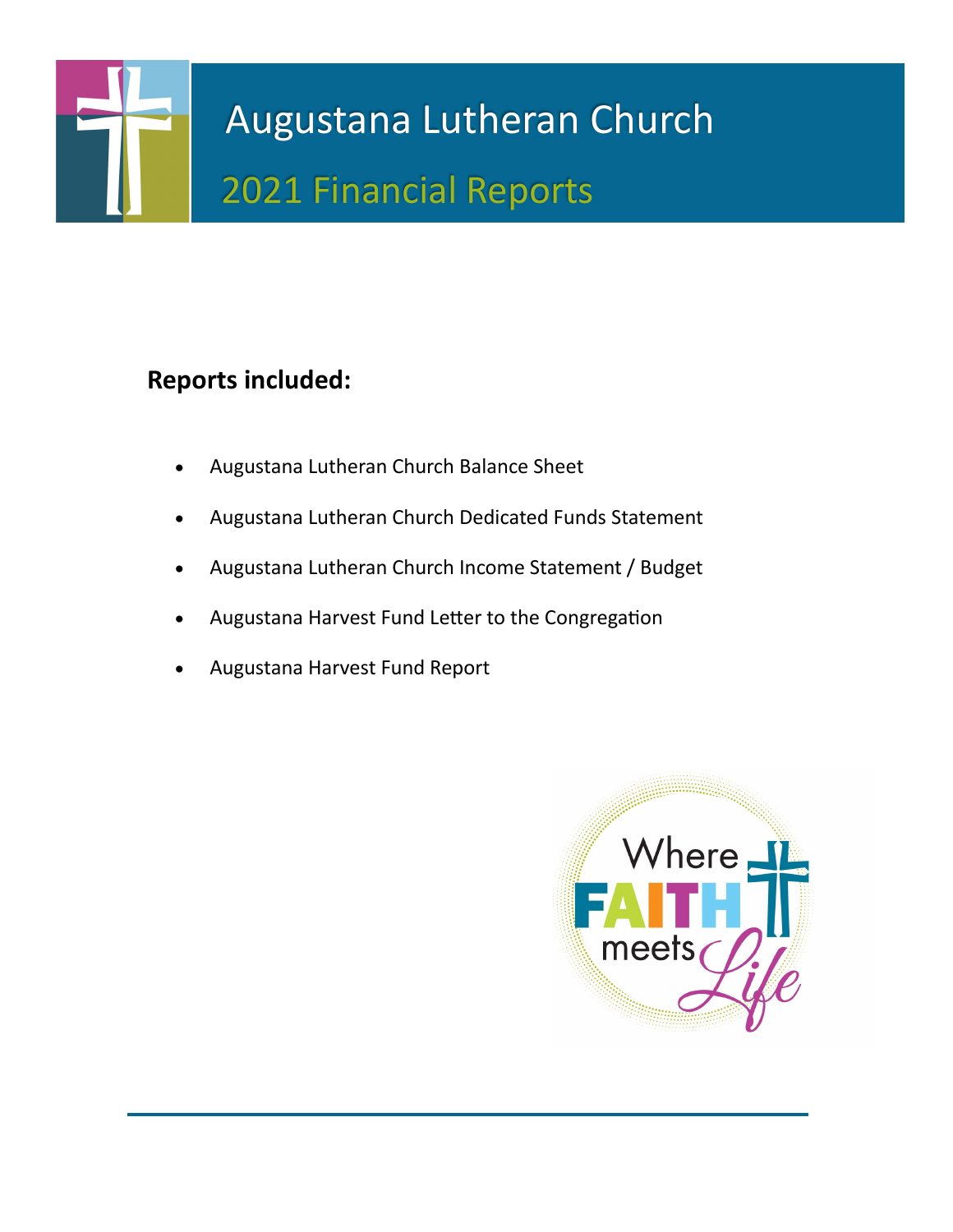

|                                                     | <b>Balance as of</b><br>1/1/2021 | <b>Balance as of</b><br>12/31/2021 | Annual<br>Change |  |
|-----------------------------------------------------|----------------------------------|------------------------------------|------------------|--|
| <b>ASSETS</b>                                       |                                  |                                    |                  |  |
| <b>CHECKING ACCT</b>                                | \$<br>819,205                    | \$<br>776,229                      | \$<br>(42, 976)  |  |
| MONEY MARKET ACCT                                   | \$<br>409,095                    | \$<br>409,177                      | \$<br>82         |  |
| MISSION INVESTMENT FUNDS                            | \$<br>507,020                    | \$<br>523,026                      | \$<br>16,006     |  |
| <b>TOTAL ASSETS</b>                                 | \$<br>1,735,320                  | \$<br>1,708,432                    | \$<br>(26, 888)  |  |
| <b>LIABILITIES</b>                                  |                                  |                                    |                  |  |
| PREPAID PLEDGES                                     | \$<br>37,191                     | \$<br>61,206                       | \$<br>24,015     |  |
| PPP LOAN                                            | \$<br>197,800                    | \$                                 | \$<br>(197, 800) |  |
| <b>TOTAL LIABILITIES</b>                            | \$<br>234,991                    | \$<br>61,206                       | \$<br>(173, 785) |  |
| <b>NET ASSETS</b>                                   |                                  |                                    |                  |  |
| <b>BUDGET FUND SURPLUS</b>                          | \$                               | \$<br>450,356                      | \$<br>450,356    |  |
| <b>DEDICATED FUNDS</b>                              | \$<br>1,500,329                  | \$<br>1,196,870                    | \$<br>(303, 459) |  |
| <b>TOTAL NET ASSETS</b>                             | \$<br>1,500,329                  | \$<br>1,647,226                    | \$<br>146,897    |  |
| <b>TOTAL LIABILITIES &amp;</b><br><b>NET ASSETS</b> | \$<br>1,735,320                  | \$<br>1,708,432                    | \$<br>(26, 888)  |  |

**Please Note: The Balance Sheet does not reflect 1) the value of the buildings and contents, insured for \$16.2 million and 2) the Harvest Fund assets (with the exception of \$52,937.92 reported in the Augustana Dedicated Funds Statement).**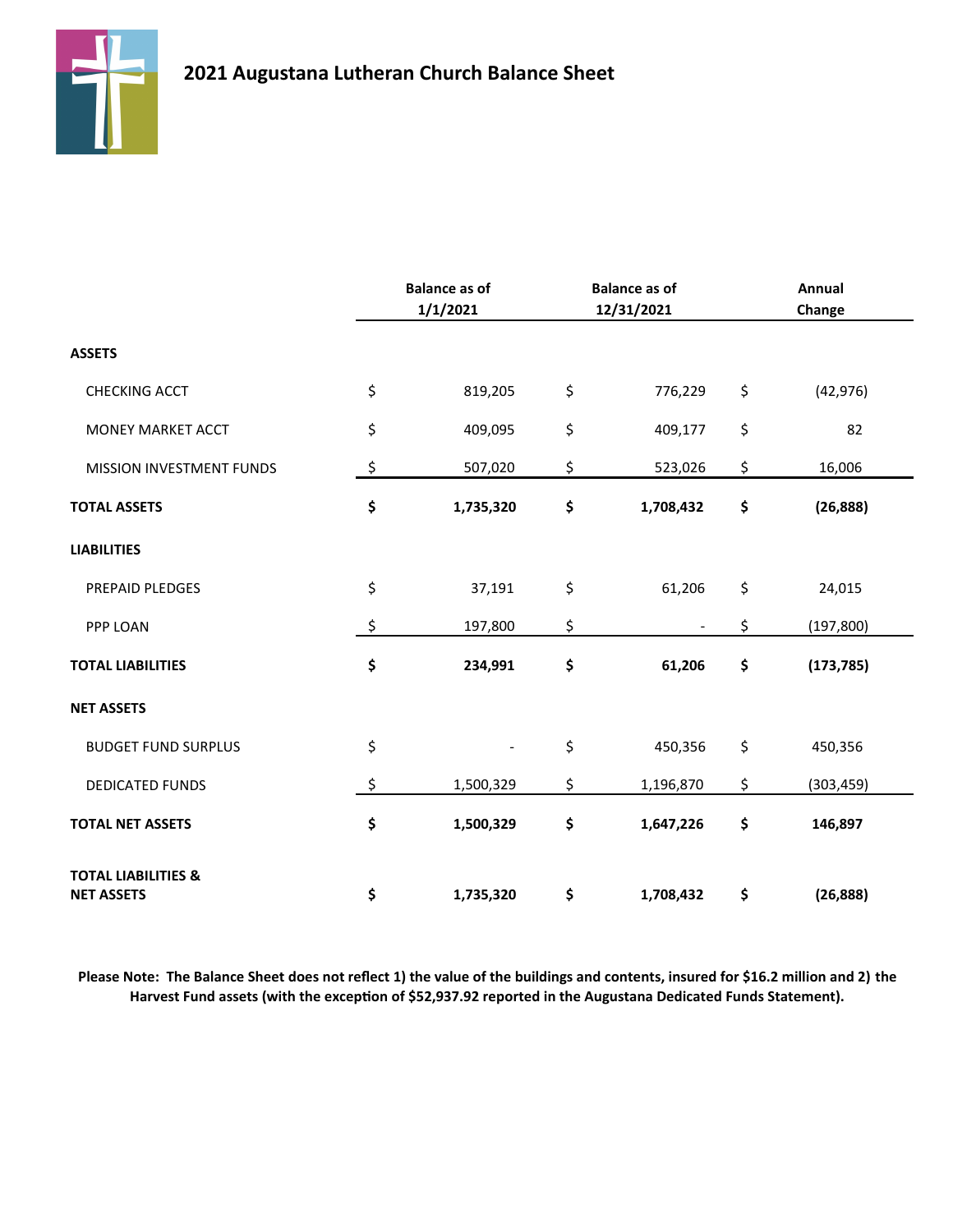



| 1/1/2021<br>12/31/2021<br><b>Receipts</b><br><b>Expenses</b><br><b>PROGRAMMING</b><br>\$<br>\$<br>\$<br>\$<br><b>WOMEN'S SPECIAL PROJECTS</b><br>1,275<br>1,275<br>\$<br>\$<br>\$<br>\$<br><b>ADULT MINISTRIES</b><br>3,141<br>3,141<br>\$<br>\$<br>\$<br>YOUTH DEDICATED<br>\$<br>4,117<br>10,717<br>6,600<br>\$<br>\$<br>\$<br>\$<br><b>CONFIRMATION OFFERING</b><br>4,360<br>2,180<br>2,180<br>\$<br>\$<br>\$<br>\$<br><b>CHILDREN'S MINISTRY</b><br>8,098<br>(48)<br>9,767<br>1,621<br>\$<br>\$<br>\$<br>\$<br>KIDS KINGDOM OFFERING<br>757<br>757<br>\$<br>\$<br>\$<br>\$<br><b>HEALTH MINISTRIES</b><br>7,644<br>7,644<br>\$<br>\$<br>\$<br>\$<br><b>CONCERT SERIES</b><br>1,632<br>1,632<br>\$<br>\$<br>\$<br>\$<br>MUSIC SCHOLARSHIPS<br>19,541<br>17,053<br>1,262<br>3,750 |                        | <b>Balance</b> | 2021<br>2021 |    | <b>Balance</b> |    |        |
|-------------------------------------------------------------------------------------------------------------------------------------------------------------------------------------------------------------------------------------------------------------------------------------------------------------------------------------------------------------------------------------------------------------------------------------------------------------------------------------------------------------------------------------------------------------------------------------------------------------------------------------------------------------------------------------------------------------------------------------------------------------------------------------|------------------------|----------------|--------------|----|----------------|----|--------|
|                                                                                                                                                                                                                                                                                                                                                                                                                                                                                                                                                                                                                                                                                                                                                                                     |                        |                |              |    |                |    |        |
|                                                                                                                                                                                                                                                                                                                                                                                                                                                                                                                                                                                                                                                                                                                                                                                     |                        |                |              |    |                |    |        |
|                                                                                                                                                                                                                                                                                                                                                                                                                                                                                                                                                                                                                                                                                                                                                                                     |                        |                |              |    |                |    |        |
|                                                                                                                                                                                                                                                                                                                                                                                                                                                                                                                                                                                                                                                                                                                                                                                     |                        |                |              |    |                |    |        |
|                                                                                                                                                                                                                                                                                                                                                                                                                                                                                                                                                                                                                                                                                                                                                                                     |                        |                |              |    |                |    |        |
|                                                                                                                                                                                                                                                                                                                                                                                                                                                                                                                                                                                                                                                                                                                                                                                     |                        |                |              |    |                |    |        |
|                                                                                                                                                                                                                                                                                                                                                                                                                                                                                                                                                                                                                                                                                                                                                                                     |                        |                |              |    |                |    |        |
|                                                                                                                                                                                                                                                                                                                                                                                                                                                                                                                                                                                                                                                                                                                                                                                     |                        |                |              |    |                |    |        |
|                                                                                                                                                                                                                                                                                                                                                                                                                                                                                                                                                                                                                                                                                                                                                                                     |                        |                |              |    |                |    |        |
|                                                                                                                                                                                                                                                                                                                                                                                                                                                                                                                                                                                                                                                                                                                                                                                     |                        |                |              |    |                |    |        |
|                                                                                                                                                                                                                                                                                                                                                                                                                                                                                                                                                                                                                                                                                                                                                                                     |                        |                |              |    |                |    |        |
|                                                                                                                                                                                                                                                                                                                                                                                                                                                                                                                                                                                                                                                                                                                                                                                     | <b>MUSIC MEMORIALS</b> | \$<br>13,032   | \$<br>765    | \$ | 681            | \$ | 13,116 |
| \$<br>\$<br>\$<br>\$52,324<br>20,211<br>PRESCHOOL DEDICATED<br>32,113                                                                                                                                                                                                                                                                                                                                                                                                                                                                                                                                                                                                                                                                                                               |                        |                |              |    |                |    |        |
| \$<br>\$<br><b>TOTAL PROGRAMMING</b><br>67,282<br>95,710<br>\$30,459<br>\$58,887                                                                                                                                                                                                                                                                                                                                                                                                                                                                                                                                                                                                                                                                                                    |                        |                |              |    |                |    |        |
| <b>ADMINISTRATION</b>                                                                                                                                                                                                                                                                                                                                                                                                                                                                                                                                                                                                                                                                                                                                                               |                        |                |              |    |                |    |        |
| \$<br>\$<br>EQUIPMENT RESERVE FUND<br>25,000<br>15,698<br>18,003<br>22,695<br>\$<br>S.                                                                                                                                                                                                                                                                                                                                                                                                                                                                                                                                                                                                                                                                                              |                        |                |              |    |                |    |        |
| \$<br>\$<br>\$<br><b>FACILITY RESERVE FUND</b><br>50,000<br>\$<br>29,116<br>21,116<br>232                                                                                                                                                                                                                                                                                                                                                                                                                                                                                                                                                                                                                                                                                           |                        |                |              |    |                |    |        |
| \$<br>\$<br>\$<br>\$<br>OPERATING RESERVE FUND<br>120,000<br>120,000                                                                                                                                                                                                                                                                                                                                                                                                                                                                                                                                                                                                                                                                                                                |                        |                |              |    |                |    |        |
| \$<br>\$<br>\$<br>10,391<br>\$<br><b>INTEREST</b><br>26,903<br>15,000<br>22,294                                                                                                                                                                                                                                                                                                                                                                                                                                                                                                                                                                                                                                                                                                     |                        |                |              |    |                |    |        |
| \$<br>\$<br>\$<br>\$<br><b>CONSULTING</b><br>24,408<br>24,408                                                                                                                                                                                                                                                                                                                                                                                                                                                                                                                                                                                                                                                                                                                       |                        |                |              |    |                |    |        |
| SPECIAL GIFTS FOR OPERATING                                                                                                                                                                                                                                                                                                                                                                                                                                                                                                                                                                                                                                                                                                                                                         |                        |                |              |    |                |    |        |
| \$<br>\$<br><b>COSTS</b><br>\$<br>12,000<br>\$<br>1,800<br>10,200                                                                                                                                                                                                                                                                                                                                                                                                                                                                                                                                                                                                                                                                                                                   |                        |                |              |    |                |    |        |
| \$<br>\$<br>\$<br>REIMBURSABLE<br>4,152<br>\$<br>1,021<br>1,133<br>4,040                                                                                                                                                                                                                                                                                                                                                                                                                                                                                                                                                                                                                                                                                                            |                        |                |              |    |                |    |        |
| \$<br>\$<br>\$<br>CAPITAL IMPROVEMENTS-OTHER<br>403,110<br>63,602<br>\$112,486<br>354,226                                                                                                                                                                                                                                                                                                                                                                                                                                                                                                                                                                                                                                                                                           |                        |                |              |    |                |    |        |
| \$<br>\$<br><b>SOLAR PROJECT</b><br>\$135,211<br>(135, 211)<br>\$                                                                                                                                                                                                                                                                                                                                                                                                                                                                                                                                                                                                                                                                                                                   |                        |                |              |    |                |    |        |
| \$<br>\$<br>\$<br><b>HARVEST FUND</b><br>73,925<br>63,032<br>\$84,019<br>52,938                                                                                                                                                                                                                                                                                                                                                                                                                                                                                                                                                                                                                                                                                                     |                        |                |              |    |                |    |        |
| \$<br>\$<br><b>COLUMBARIUM FUND</b><br>\$<br>31,059<br>\$<br>3,096<br>100,007<br>72,044                                                                                                                                                                                                                                                                                                                                                                                                                                                                                                                                                                                                                                                                                             |                        |                |              |    |                |    |        |
| \$<br>\$<br>PLACE-MRA<br>900<br>\$<br>200<br>\$<br>1,100                                                                                                                                                                                                                                                                                                                                                                                                                                                                                                                                                                                                                                                                                                                            |                        |                |              |    |                |    |        |
| \$<br>\$<br>\$<br>\$<br>24,235<br>267<br>24,502<br><b>MEMORIAL GARDENS</b>                                                                                                                                                                                                                                                                                                                                                                                                                                                                                                                                                                                                                                                                                                          |                        |                |              |    |                |    |        |
| \$<br><b>TOTAL ADMINISTRATION</b><br>\$<br>824,677<br>\$197,502<br>\$400,964<br>621,215                                                                                                                                                                                                                                                                                                                                                                                                                                                                                                                                                                                                                                                                                             |                        |                |              |    |                |    |        |
| <b>BENEVOLENCE</b>                                                                                                                                                                                                                                                                                                                                                                                                                                                                                                                                                                                                                                                                                                                                                                  |                        |                |              |    |                |    |        |
| \$<br>\$<br>15,656<br>\$115,284<br>\$110,379<br>20,561<br><b>GLOBAL MISSION</b>                                                                                                                                                                                                                                                                                                                                                                                                                                                                                                                                                                                                                                                                                                     |                        |                |              |    |                |    |        |
| \$<br>\$<br><b>GM - GUATEMALA</b><br>8,265<br>\$<br>6,936<br>\$.<br>15,201                                                                                                                                                                                                                                                                                                                                                                                                                                                                                                                                                                                                                                                                                                          |                        |                |              |    |                |    |        |
| \$<br>\$<br>\$<br>\$<br><b>GM - TANZANIA</b><br>7,644<br>6,250<br>13,893                                                                                                                                                                                                                                                                                                                                                                                                                                                                                                                                                                                                                                                                                                            |                        |                |              |    |                |    |        |
| \$<br>\$<br>\$<br>\$<br>200<br><b>GM - TRIP FUNDS</b><br>200                                                                                                                                                                                                                                                                                                                                                                                                                                                                                                                                                                                                                                                                                                                        |                        |                |              |    |                |    |        |
| \$<br>\$<br>\$<br>\$<br>1,025<br>1,675<br><b>WORLD HUNGER</b><br>5,297<br>4,647                                                                                                                                                                                                                                                                                                                                                                                                                                                                                                                                                                                                                                                                                                     |                        |                |              |    |                |    |        |
| \$<br>\$<br><b>COMMUNITY MISSION</b><br>114,804<br>\$85,944<br>\$160,164<br>40,583                                                                                                                                                                                                                                                                                                                                                                                                                                                                                                                                                                                                                                                                                                  |                        |                |              |    |                |    |        |
| \$<br>\$<br><b>ELCA SCHOLARSHIPS</b><br>\$<br>35,000<br>\$30,000<br>5,000                                                                                                                                                                                                                                                                                                                                                                                                                                                                                                                                                                                                                                                                                                           |                        |                |              |    |                |    |        |
| \$<br>\$<br><b>DISCRETIONARY</b><br>8,040<br>\$<br>2,455<br>\$<br>8,546<br>1,949                                                                                                                                                                                                                                                                                                                                                                                                                                                                                                                                                                                                                                                                                                    |                        |                |              |    |                |    |        |
| \$<br>\$<br>\$<br>\$<br>6,890<br>6,890<br>NEW&EMERGING/SPECIAL NEED                                                                                                                                                                                                                                                                                                                                                                                                                                                                                                                                                                                                                                                                                                                 |                        |                |              |    |                |    |        |
| \$<br>\$<br><b>TOTAL BENEVOLENCE</b><br>162,524<br>\$257,166<br>\$328,937<br>90,751                                                                                                                                                                                                                                                                                                                                                                                                                                                                                                                                                                                                                                                                                                 |                        |                |              |    |                |    |        |
| 417,418<br>\$37,114<br>\$36,910<br>\$417,622<br><b>INDIVIDUAL MEMORIALS</b><br>S.                                                                                                                                                                                                                                                                                                                                                                                                                                                                                                                                                                                                                                                                                                   |                        |                |              |    |                |    |        |
| \$1,500,329<br>\$522,241<br>\$1,196,870<br><b>TOTAL DEDICATED FUNDS</b><br>\$825,698                                                                                                                                                                                                                                                                                                                                                                                                                                                                                                                                                                                                                                                                                                |                        |                |              |    |                |    |        |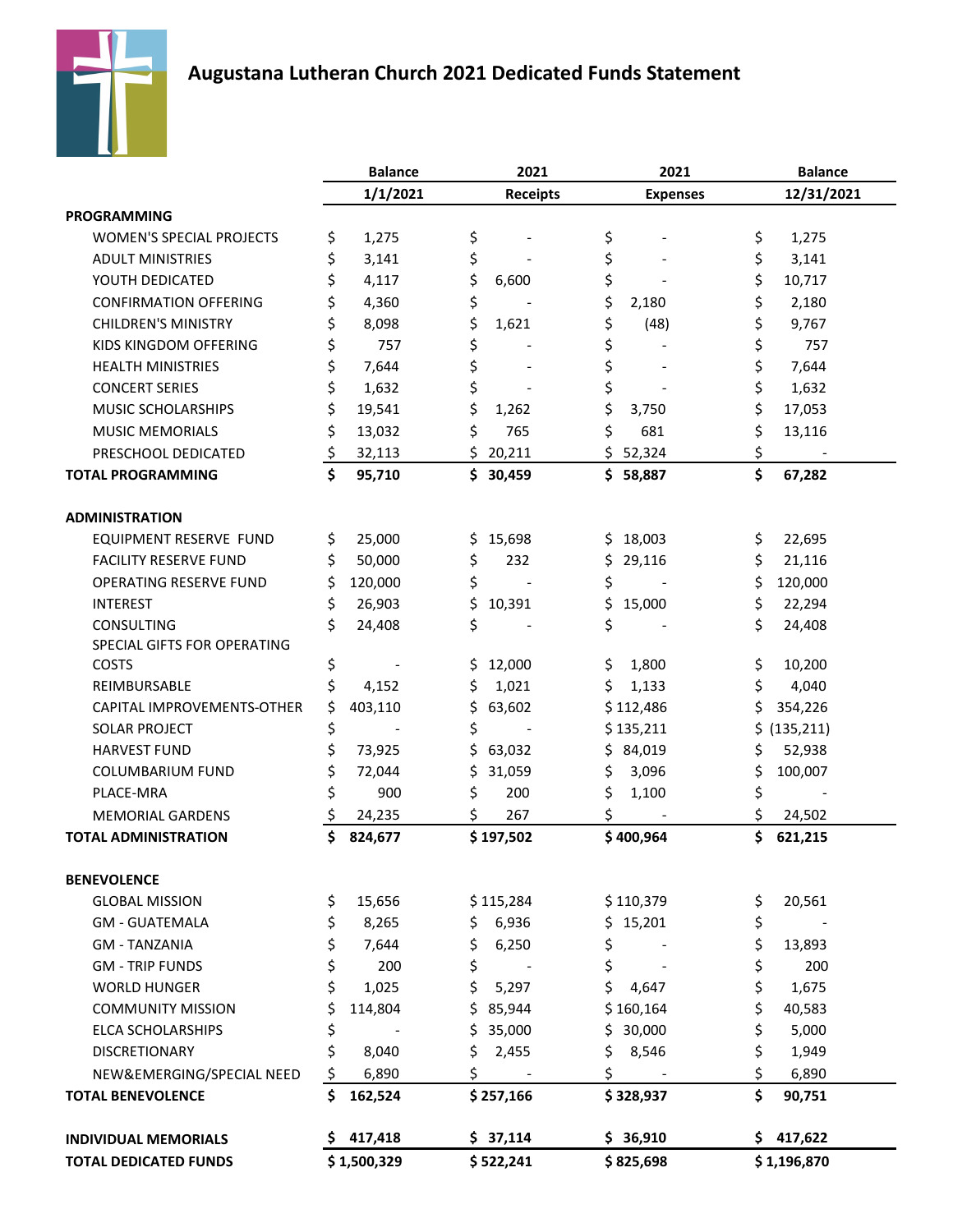

### **2021 Augustana Lutheran Church Budget Fund Income / Expense Statement**

|                                       |    | 2021                     | 2021                 | 2022              |  |  |
|---------------------------------------|----|--------------------------|----------------------|-------------------|--|--|
|                                       |    | <b>Budget</b>            | <b>Actual</b>        | <b>Budget</b>     |  |  |
| <b>INCOME</b>                         |    |                          |                      |                   |  |  |
| <b>MEMBER COMMITMENTS</b>             |    | \$1,440,000.00           | \$1,550,027.00       | \$1,422,000.00    |  |  |
| SHRINKAGE                             | \$ | (30,000.00)              | \$                   | \$<br>(20,000.00) |  |  |
| <b>LOOSE OFFERING</b>                 | \$ | 9,000.00                 | \$<br>9,917.00       | \$<br>9,000.00    |  |  |
| LENT & EASTER                         | \$ | 9,000.00                 | \$<br>11,348.00      | \$<br>11,000.00   |  |  |
| <b>CHRISTMAS</b>                      | \$ | 14,000.00                | \$<br>17,964.00      | \$<br>9,000.00    |  |  |
| <b>INTERNAL BENEVOLENCE</b>           | \$ | 9,100.00                 | \$                   | \$                |  |  |
| <b>INTEREST INCOME</b>                | \$ | 3,000.00                 | \$<br>4,485.00       | \$<br>2,000.00    |  |  |
| PPP LOAN FORGIVENESS                  | \$ | 197,800.00               | \$<br>197,800.00     | \$                |  |  |
| <b>ADULT MINISTRY</b>                 | \$ | 500.00                   | \$<br>1,505.00       | \$                |  |  |
| YOUTH AND FAMILY MINISTRY             | \$ | 9,500.00                 | \$<br>1,797.00       | \$                |  |  |
| <b>SUMMER CAMPS</b>                   | \$ | 2,500.00                 | \$<br>1,127.00       | \$                |  |  |
| <b>HEALTH MINISTRIES</b>              | \$ | 2,400.00                 | \$<br>906.00         | \$                |  |  |
| PRESCHOOL                             | \$ |                          | \$                   | \$                |  |  |
| <b>CONGREGATIONAL DINNERS</b>         | \$ | 3,500.00                 | \$<br>929.00         | \$<br>3,500.00    |  |  |
| <b>CELL TOWER</b>                     | \$ |                          | \$                   | \$<br>22,589.00   |  |  |
| MISCELLANEOUS/INCLUDES CELL TOWER     | \$ | 31,000.00                | \$<br>25,606.00      | \$<br>3,000.00    |  |  |
| <b>TOTAL INCOME</b>                   |    | \$1,701,300.00           | \$1,823,411.00       | \$1,462,089.00    |  |  |
|                                       |    |                          |                      |                   |  |  |
| <b>EXPENSES</b>                       |    |                          |                      |                   |  |  |
| <b>BENEVOLENCE</b>                    |    |                          |                      |                   |  |  |
| MISSIONARY - JACOBSON                 | \$ | 9,050.00                 | \$<br>9,050.00       | \$                |  |  |
| ELCA WORLD HUNGER                     | \$ | 7,700.00                 | \$<br>7,700.00       | \$<br>7,700.00    |  |  |
| LUTHERAN SOCIAL SERVICES              | \$ | 13,600.00                | \$<br>13,600.00      | \$<br>13,600.00   |  |  |
| <b>HABITAT FOR HUMANITY</b>           | \$ | 13,600.00                | \$<br>13,600.00      | \$<br>13,600.00   |  |  |
| LYNGBLOMSTEN                          | \$ | 4,500.00                 | \$<br>4,500.00       | \$<br>4,700.00    |  |  |
| <b>360 COMMUNITIES</b>                | \$ | 4,700.00                 | \$<br>4,700.00       | \$<br>4,700.00    |  |  |
| <b>COMMUNITY MEALS</b>                | \$ | $\overline{\phantom{a}}$ | \$<br>$\blacksquare$ | \$<br>7,500.00    |  |  |
| <b>LOAVES AND FISHES</b>              | \$ | 6,300.00                 | \$<br>6,300.00       | \$                |  |  |
| <b>EVERY MEAL</b>                     | \$ |                          | \$                   | \$<br>5,000.00    |  |  |
| UNION GOSPEL MISSION                  | \$ | 7,500.00                 | \$<br>7,500.00       | \$<br>7,500.00    |  |  |
| LSS-REZEK TEEN TRANS. HOUSING         | \$ | 11,300.00                | \$<br>11,300.00      | \$<br>11,300.00   |  |  |
| ST. PAUL AREA SYNOD                   | Ś  | 123,800.00               | \$<br>123,800.00     | \$<br>112,000.00  |  |  |
| INTERFAITH ACTION OF GREATER ST. PAUL | \$ | 2,700.00                 | \$<br>2,700.00       | \$<br>2,700.00    |  |  |
| <b>NEIGHBORS</b>                      | \$ | 11,550.00                | \$<br>11,550.00      | \$<br>11,500.00   |  |  |
| WAPOGASSET CAMP                       | \$ | 5,400.00                 | \$<br>5,400.00       | \$<br>5,400.00    |  |  |
| <b>HUMBLE WALK</b>                    | \$ | 2,700.00                 | \$<br>2,700.00       | \$<br>2,700.00    |  |  |
| FEED MY STARVING CHILDREN             | \$ | 3,600.00                 | \$<br>3,600.00       | \$<br>3,600.00    |  |  |
| LUTHERAN CAMPUS MINISTRY              | \$ | 5,100.00                 | \$<br>5,100.00       | \$<br>5,100.00    |  |  |
| SEMINARY STUDENT                      | \$ | 5,400.00                 | \$<br>5,400.00       | \$<br>5,400.00    |  |  |
| <b>CELL TOWER BENEVOLENCE</b>         | \$ | 12,455.00                | \$<br>12,455.00      | \$<br>12,642.00   |  |  |
| SCHOLARSHIP & FEE REDUCTIONS          | \$ | 9,100.00                 | \$<br>9,100.00       | \$                |  |  |
| <b>TOTAL BENEVOLENCE</b>              | \$ | 260,055.00               | \$<br>260,055.00     | \$<br>236,642.00  |  |  |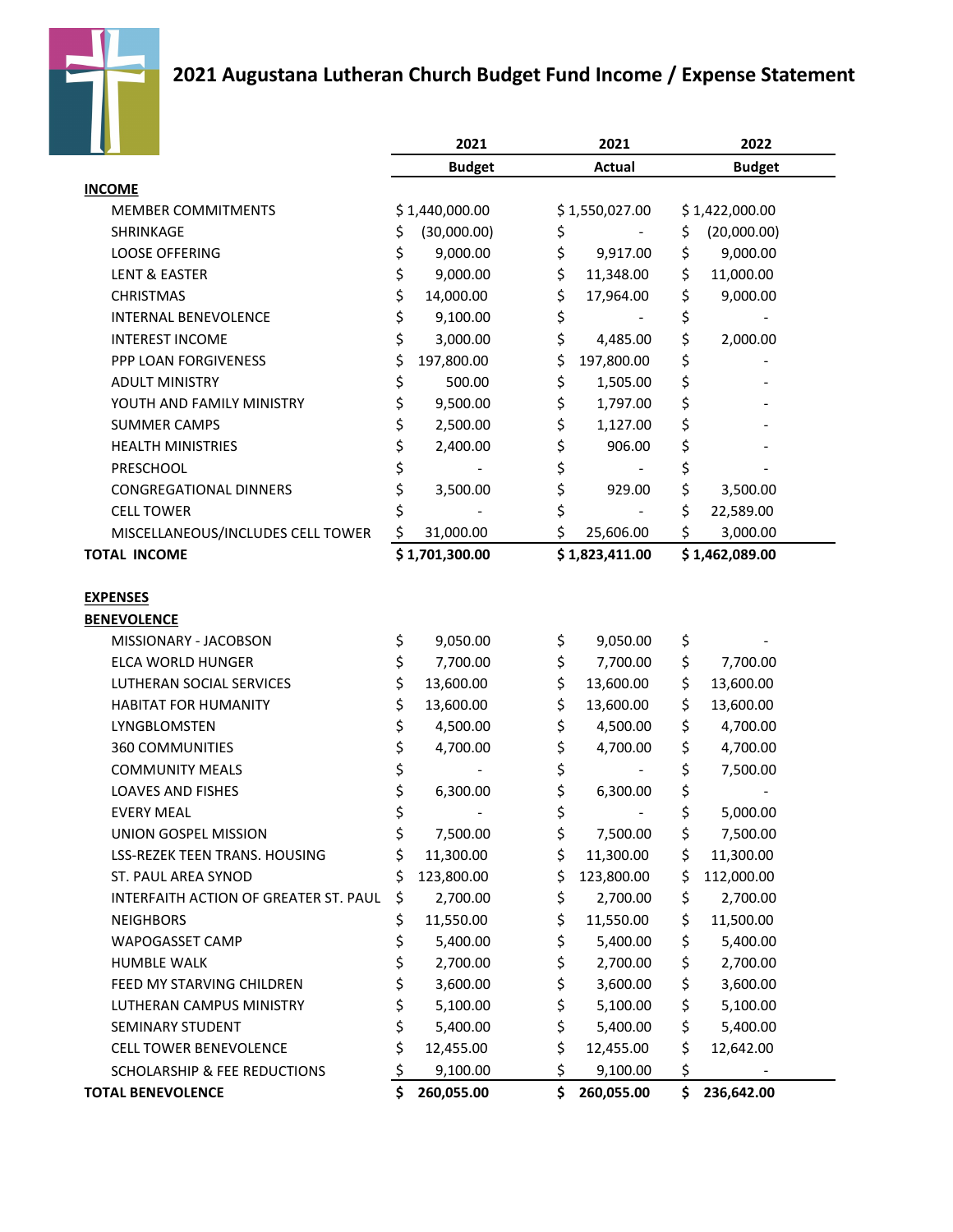

|                                          |           | 2021          |    | 2021                     |     | 2022          |
|------------------------------------------|-----------|---------------|----|--------------------------|-----|---------------|
| <b>PROGRAM MINISTRIES</b>                |           | <b>Budget</b> |    | <b>Actual</b>            |     | <b>Budget</b> |
| <b>ADULT MINISTRY</b>                    | \$        | 6,000         | \$ | 3,929                    | \$  | 10,425        |
| YOUTH & FAMILY MINISTRY                  | \$        | 18,000        | \$ | 6,874                    | \$  | 11,000        |
| <b>CHILDREN'S MINISTRY</b>               | \$        | 16,000        | \$ | 13,063                   | \$  | 15,000        |
| <b>SUMMER CAMPS</b>                      | \$        | 2,500         | \$ | 2,151                    | \$  |               |
| <b>HEALTH MINISTRIES</b>                 | \$        | 6,000         | \$ | 3,476                    | \$  | 7,000         |
| <b>MUSIC MINISTRY</b>                    | \$        | 19,000        | \$ | 16,718                   | \$  | 19,500        |
| <b>ORGAN &amp; PIANOS</b>                | \$        | 2,500         | \$ | 2,500                    | \$  | 2,750         |
| PRESCHOOL                                | \$        |               | \$ |                          | \$  |               |
| <b>SOCIAL MINISTRY</b>                   | \$        | 750           | \$ | 190                      | \$  | 750           |
| <b>CONGREGATIONAL DINNERS</b>            | \$        | 3,500         | \$ | 724                      | \$  | 3,500         |
| <b>NEW MEMBERS &amp; VOLUNTEERS</b>      | <u>\$</u> | 500           | \$ | 287                      | \$  | 1,000         |
| <b>TOTAL PROGRAM MINISTRIES</b>          | \$        | 74,750        | \$ | 49,912                   | \$  | 70,925        |
| <b>ADMINISTRATION</b>                    |           |               |    |                          |     |               |
| <b>COMPENSATION</b>                      | \$        | 751,168       | \$ | 725,650                  | \$  | 800,000       |
| <b>STAFF BENEFITS</b>                    | \$        | 135,500       | \$ | 118,073                  | \$  | 122,000       |
| STAFF DEVELOPMENT                        | \$        | 4,000         | \$ | 2,976                    | \$  | 4,000         |
| <b>BUILDING &amp; VEHICLE INSURANCE</b>  | \$        | 24,000        | \$ | 17,469                   | \$  | 16,000        |
| <b>WORKERS COMP</b>                      | \$        |               | \$ |                          | \$  | 5,500         |
| <b>CONTINGENCY&amp; BUGET AMENDMENTS</b> | \$        | 25,000        | \$ | $\overline{\phantom{a}}$ | \$  |               |
| <b>OFFICE SUPPLIES</b>                   | \$        | 13,000        | \$ | 9,849                    | \$  | 11,000        |
| <b>POSTAGE</b>                           | \$        | 10,000        | \$ | 8,180                    | \$  | 10,000        |
| <b>EQUIPMENT RENTAL</b>                  | \$        | 12,500        | \$ | 14,398                   | \$  | 14,000        |
| <b>SERVICE FEES</b>                      | \$        | 12,000        | \$ | 12,665                   | \$  | 10,000        |
| <b>TECHNICAL EXPENSES &amp; SUPPORT</b>  | \$        | 21,000        | \$ | 22,402                   | \$  | 22,000        |
| <b>MISCELLANEOUS</b>                     | \$        | 10,000        | \$ | 7,912                    | \$  | 10,000        |
| SANCTUARY WORSHIP                        | \$        | 8,500         | \$ | 10,126                   | \$  | 8,500         |
| <b>HOME WORSHIP</b>                      | \$        | 1,600         | \$ | 2,101                    | \$  | 2,000         |
| <b>COMMUNICATIONS</b>                    | \$        | 30,000        | \$ | 17,019                   | \$  | 10,000        |
| <b>STEWARDSHIP</b>                       | \$        | 10,500        | \$ | 8,563                    | \$  | 10,500        |
| <b>SPECIAL EVENTS</b>                    | \$        | 2,000         | Ś  | 794                      | \$  | 6,500         |
| PASTORS' EXPENSE ALLOWANCE               | \$        | 1,000         | \$ | 645                      | \$  | 1,000         |
| PASTORS' BOOK ALLOWANCE                  | \$        | 1,000         | \$ | 303                      | \$  | 1,000         |
| <b>TOTAL ADMINISTRATION</b>              |           | \$1,072,768   | \$ | 979,125                  |     | \$1,064,000   |
| <b>FACILITIES</b>                        |           |               |    |                          |     |               |
| <b>CLEANING/KITCHEN SUPPLIES</b>         | \$        | 6,500         | \$ | 5,099                    | Ş.  | 6,000         |
| CAPITAL PLAN ANNUAL SET ASIDE            | \$        | 10,228        | \$ | 10,228                   | \$  | 9,947         |
| LANDSCAPE & GROUNDS                      | \$        | 12,500        | \$ | 8,687                    | \$  | 10,500        |
| MAINTENANCE                              | \$        | 18,500        | \$ | 20,310                   | \$. | 19,000        |
| <b>UTILITIES</b>                         | \$        | 44,500        | \$ | 39,639                   | \$  | 45,000        |
| <b>TOTAL FACILITIES</b>                  | \$        | 92,228        | \$ | 83,963                   | \$  | 90,447        |
| <b>TOTAL EXPENSES</b>                    |           | \$1,499,801   |    | \$1,373,055              |     | \$1,462,014   |
| <b>NET INCOME TO BE TRANSFERRED</b>      | \$.       | 201,499       |    | \$450,356                | \$  | 75            |
|                                          |           |               |    |                          |     |               |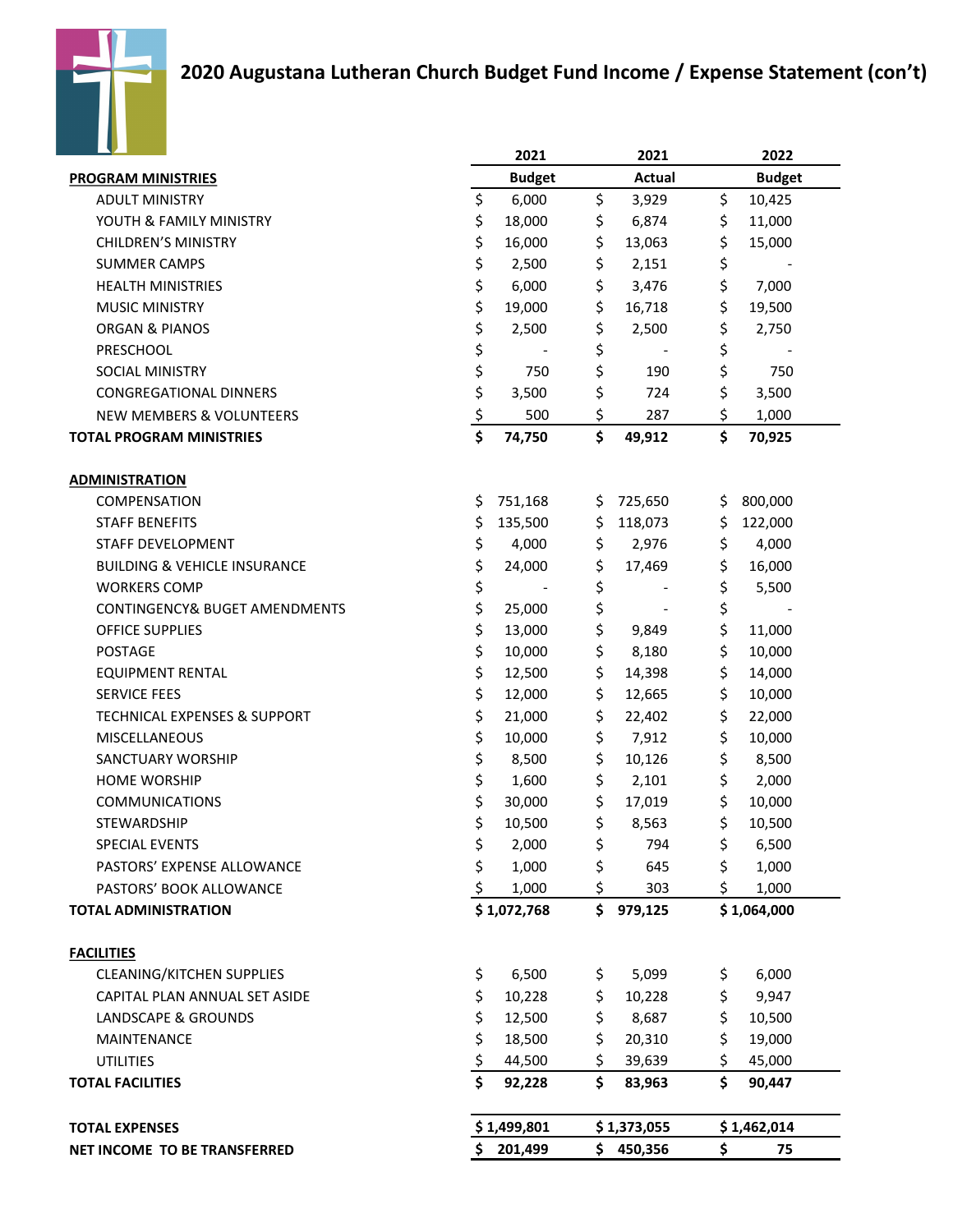

### **2021 Harvest Fund Letter to the Congregation**

#### January 2022

The Harvest Fund Endowment was established by the congregation in 1991 to support the mission and ministry of Augustana. It is overseen by the Harvest Fund Endowment committee, whose members are elected at the Annual Meeting. During 2021 the Harvest Fund received generous gifts of \$58,411. As of December 31, 2021, **the total assets of the Harvest Fund exceeded \$3,900,000**. Please note that the exact year-end InFaith investment performance and reporting numbers are not yet available. Once those numbers are finalized by InFaith and the committee, the 2021 Harvest Fund reporting will be updated accordingly and submitted to the audit committee for review. An incredible blessing.

The committee met a number of times in 2021 to monitor investment returns, work on enhancing communication about the Harvest Fund to the congregation and continue to refine the processes and relationship with InFaith. The committee authorized grantmaking funds of \$140,280 for 2021, based on 4% of the 2020 year-end Harvest Fund balance. The 2022 authorized grant distribution will likely be larger than last year.

COVID continues to impact the life of the church and our families. But the Harvest fund was busy approving grant requests left over from 2020 and additional requests in 2021. A major grant was awarded for the purchase of a new van to replace our two current vans. The committee also authorized a grant to audit Augustana's digital infrastructure. Discussion of this grant began under Pastor Aune and continued with the support of Pastor Bergland. The audit, not yet presented, is looking at improvements that can be made to Augustana's digital connection with the congregation, worship, and back office processes. Grantmaking capacity left over from the 2020 and 2021 distribution will be rolled forward and allocated as appropriate in the dedicated funds and available for future grant making requests.

The committee continued to address two management issues regarding the Harvest Fund. The first is establishing a policy for requesting and approving future grant making. The second is the investment management of the fund itself. The investment policy statement establishes benchmarks and asset allocation criteria. The large increase in Harvest fund assets has prompted a review of costs, investment performance and reporting. The committee continues to discuss this issue and will make recommendation early in the year.

Leaving a legacy for the ministry and mission of the church is a privilege and a responsibility for our congregation. Thank you to all of you who have made contributions this past year.

A very special thank you goes out to all the committee members and Pastor Bergland for the giving of their time and talents on this committee in 2020.

Respectfully submitted, Scott Foreman – Chair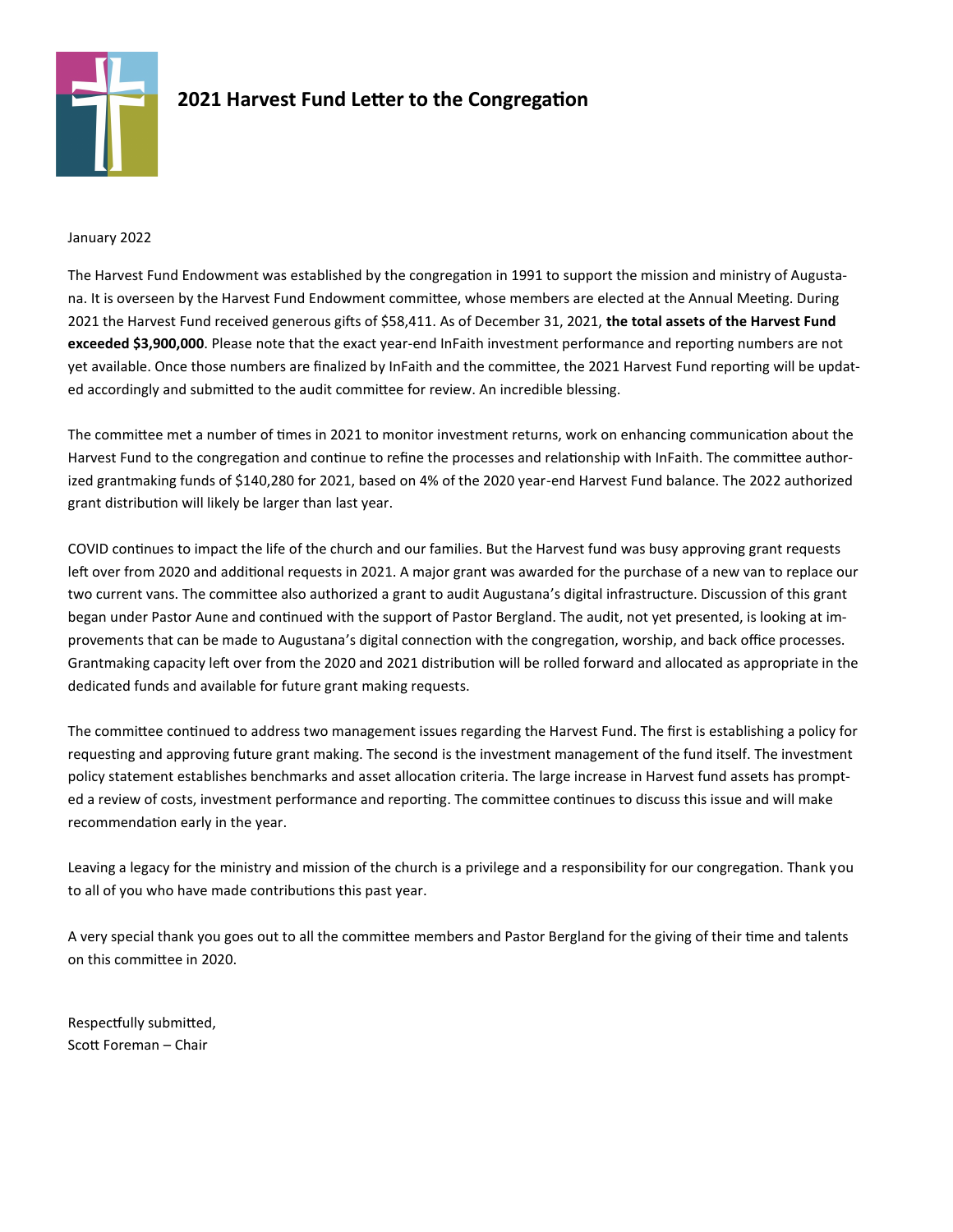

**2021 Harvest Fund Report** 

Augustana Lutheran Church 12/31/2021

| <b>Contribution Summary</b>                                |                                                |                                      |                      |                 |
|------------------------------------------------------------|------------------------------------------------|--------------------------------------|----------------------|-----------------|
| of Invested Funds                                          |                                                |                                      |                      |                 |
|                                                            |                                                | <b>Balance</b>                       | <b>Current Year</b>  | <b>Balance</b>  |
| <b>Designations</b>                                        |                                                | 12/31/20                             | <b>Contributions</b> | 12/31/21        |
| <b>Missions</b>                                            |                                                | \$23,726                             | \$0                  | \$23,726        |
|                                                            | Scholarships-ELCA Seminary                     | \$24,711                             | \$75                 | \$24,786        |
| Youth Ministry                                             |                                                | \$63,121                             | \$515                | \$63,636        |
| <b>Music Ministry</b>                                      |                                                | \$63,418                             | \$615                | \$64,033        |
|                                                            | Community & Social Ministry                    | \$132,710                            | \$2,514              | \$135,224       |
|                                                            | Special Needs-Augustana                        | \$199,810                            | \$22,013             | \$221,823       |
| Selian Hospital                                            |                                                | \$33,689                             | \$0                  | \$33,689        |
| Undesignated                                               |                                                | \$2,360,228                          | \$37,032             | \$2,397,260     |
| Tumaini University                                         |                                                | \$120,286                            | \$4                  | \$120,290       |
| New/Emerging                                               |                                                | \$34                                 | \$4                  | \$38            |
|                                                            | <b>Total Contributions</b>                     | \$3,021,733                          | \$62,772             | \$3,084,505     |
|                                                            |                                                |                                      |                      |                 |
|                                                            |                                                |                                      |                      |                 |
| <b>Market Value and Performance Summary</b>                |                                                |                                      |                      |                 |
| of Invested Funds                                          |                                                |                                      |                      |                 |
|                                                            | Total Harvest Fund Value; 12/31/2020           |                                      |                      | 3,663,805<br>\$ |
| Contributions 2021                                         |                                                |                                      |                      | 58,411<br>\$    |
|                                                            | Disbursements 2021                             |                                      |                      | (82, 839)<br>\$ |
|                                                            |                                                |                                      |                      |                 |
|                                                            | *Return on Investments                         |                                      |                      | To be Reported  |
|                                                            |                                                | Appreciation, Interest and Dividends |                      | \$292,889       |
|                                                            | Administrative Fee                             |                                      |                      | \$ (23,718.00)  |
|                                                            | *Total Investment Value; at InFaith 12/31/2021 |                                      |                      | 3,859,051<br>\$ |
|                                                            | Total Cash Balance; at Augustana 12/31/2021    |                                      |                      | 52,938<br>\$    |
|                                                            | TOTAL HARVEST FUND VALUE 12/31/2021            |                                      |                      | 3,911,989<br>\$ |
|                                                            |                                                |                                      |                      |                 |
|                                                            | New Authorized Grant Making Available 2021     |                                      |                      | \$140,280.00    |
|                                                            |                                                |                                      |                      |                 |
| <b>Total Distributions Since Fund Inception</b>            |                                                |                                      |                      | \$<br>715,165   |
|                                                            |                                                |                                      |                      |                 |
| <b>Total Harvest Fund Assets and Distributions to Date</b> |                                                |                                      |                      | \$4,627,154     |
|                                                            |                                                |                                      |                      |                 |
| <b>Total Gifts to Harvest Fund</b>                         |                                                |                                      |                      | \$3,084,505     |
|                                                            |                                                |                                      |                      |                 |
|                                                            |                                                |                                      |                      |                 |
|                                                            |                                                |                                      |                      |                 |
|                                                            |                                                |                                      |                      |                 |
|                                                            |                                                |                                      |                      |                 |
| Scott Foreman, Chair                                       |                                                |                                      |                      |                 |
| <b>Updated 2/22/2021</b>                                   |                                                |                                      |                      |                 |
| Harvest Fund                                               |                                                |                                      |                      |                 |
|                                                            |                                                |                                      |                      |                 |
|                                                            |                                                |                                      |                      |                 |